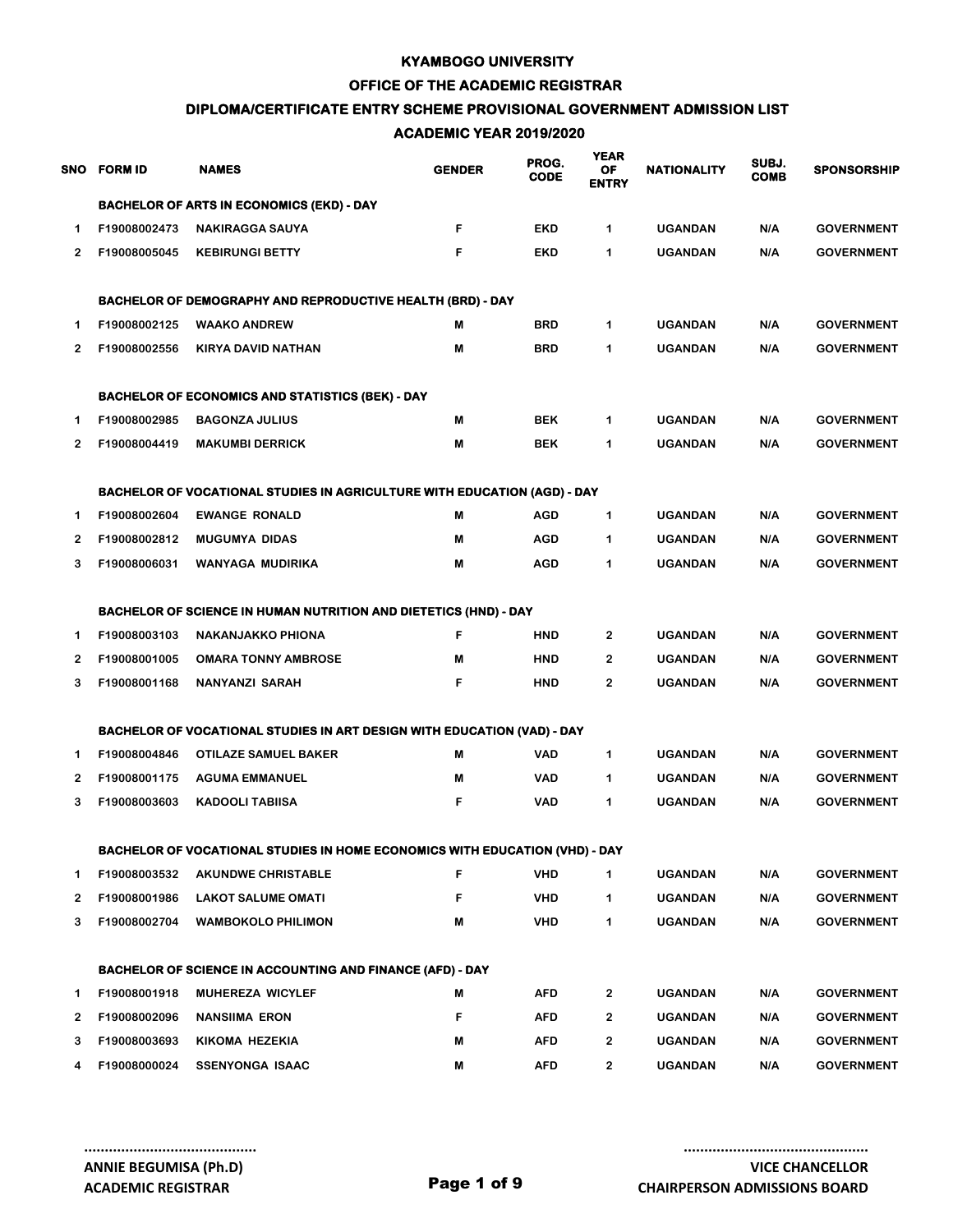### **OFFICE OF THE ACADEMIC REGISTRAR**

# **DIPLOMA/CERTIFICATE ENTRY SCHEME PROVISIONAL GOVERNMENT ADMISSION LIST**

# **ACADEMIC YEAR 2019/2020**

| SNO | <b>FORM ID</b> | <b>NAMES</b>                                                            | <b>GENDER</b> | PROG.<br><b>CODE</b> | <b>YEAR</b><br>OF<br><b>ENTRY</b> | <b>NATIONALITY</b> | SUBJ.<br><b>COMB</b> | <b>SPONSORSHIP</b> |
|-----|----------------|-------------------------------------------------------------------------|---------------|----------------------|-----------------------------------|--------------------|----------------------|--------------------|
|     |                | <b>BACHELOR OF BUSINESS ADMINISTRATION (BBK) - DAY</b>                  |               |                      |                                   |                    |                      |                    |
| 1   | F19008004989   | <b>NAMBULA BONNY</b>                                                    | M             | <b>BBK</b>           | $\mathbf{2}$                      | <b>UGANDAN</b>     | N/A                  | <b>GOVERNMENT</b>  |
| 2   | F19008003891   | <b>AYIKA KENETH</b>                                                     | M             | <b>BBK</b>           | $\overline{2}$                    | <b>UGANDAN</b>     | N/A                  | <b>GOVERNMENT</b>  |
| 3   | F19008002808   | NASOZI JOVIA IMMACULATE                                                 | F             | <b>BBK</b>           | $\mathbf{2}$                      | <b>UGANDAN</b>     | N/A                  | <b>GOVERNMENT</b>  |
| 4   | F19008000910   | NADDUMBA SHADIA                                                         | F             | <b>BBK</b>           | $\overline{2}$                    | <b>UGANDAN</b>     | N/A                  | <b>GOVERNMENT</b>  |
|     |                | <b>BACHELOR OF BUSINESS STUDIES WITH EDUCATION (BSD) - DAY</b>          |               |                      |                                   |                    |                      |                    |
| 1   | F19008002363   | <b>NAKYANZI GETRUDE</b>                                                 | F             | <b>BSD</b>           | 1                                 | <b>UGANDAN</b>     | N/A                  | <b>GOVERNMENT</b>  |
| 2   | F19008003537   | <b>BALIKOWA ERIA</b>                                                    | M             | <b>BSD</b>           | 1                                 | <b>UGANDAN</b>     | N/A                  | <b>GOVERNMENT</b>  |
| 3   | F19008006346   | <b>THEMBO JOSEPH</b>                                                    | м             | <b>BSD</b>           | 1                                 | <b>UGANDAN</b>     | N/A                  | <b>GOVERNMENT</b>  |
| 4   | F19008001242   | <b>KATENDE ISAAC</b>                                                    | M             | <b>BSD</b>           | 1                                 | <b>UGANDAN</b>     | N/A                  | <b>GOVERNMENT</b>  |
| 5   | F19008001819   | <b>NABWIRE ELIZABETH</b>                                                | F             | <b>BSD</b>           | 1                                 | <b>UGANDAN</b>     | N/A                  | <b>GOVERNMENT</b>  |
|     |                | BACHELOR OF PROCUREMENT AND LOGISTICS MANAGEMENT (PLD)- DAY             |               |                      |                                   |                    |                      |                    |
| 1   | F19008005942   | <b>MWESIGWA INNOCENT</b>                                                | M             | <b>PLD</b>           | $\overline{2}$                    | <b>UGANDAN</b>     | N/A                  | <b>GOVERNMENT</b>  |
| 2   | F19008004371   | <b>SSEMANDA TIMOTHY</b>                                                 | M             | <b>PLD</b>           | $\overline{2}$                    | <b>UGANDAN</b>     | N/A                  | <b>GOVERNMENT</b>  |
| 3   | F19008003555   | <b>ARINAITWE CATHERINE</b>                                              | F             | <b>PLD</b>           | $\overline{2}$                    | <b>UGANDAN</b>     | N/A                  | <b>GOVERNMENT</b>  |
| 4   | F19008004049   | <b>NYANZI DORCUS</b>                                                    | F             | <b>PLD</b>           | $\overline{2}$                    | <b>UGANDAN</b>     | N/A                  | <b>GOVERNMENT</b>  |
|     |                | <b>BACHELOR OF FOOD PROCESSING TECHNOLOGY (FPD) - DAY</b>               |               |                      |                                   |                    |                      |                    |
| 1   | F19008000529   | <b>NADDUMBA MARY MARION</b>                                             | F             | <b>FPD</b>           | 2                                 | <b>UGANDAN</b>     | N/A                  | <b>GOVERNMENT</b>  |
| 2   | F19008003637   | <b>AYUGI MAURINE</b>                                                    | F             | <b>FPD</b>           | 2                                 | <b>UGANDAN</b>     | N/A                  | <b>GOVERNMENT</b>  |
| 3   | F19008003154   | <b>NAKAJUGO LYNETTE</b>                                                 | F             | <b>FPD</b>           | $\overline{2}$                    | <b>UGANDAN</b>     | N/A                  | <b>GOVERNMENT</b>  |
| 4   | F19008000007   | <b>NAMULI CATHERINE KIGGUNDU</b>                                        | F             | <b>FPD</b>           | $\mathbf{2}$                      | <b>UGANDAN</b>     | N/A                  | <b>GOVERNMENT</b>  |
| 5   | F19008003047   | <b>OPIGO DERICK MADRARA</b>                                             | M             | <b>FPD</b>           | $\mathbf{2}$                      | <b>UGANDAN</b>     | N/A                  | <b>GOVERNMENT</b>  |
| 6   | F19008005354   | NAMAZZI MARY ALINYIKIRA                                                 | F             | <b>FPD</b>           | 2                                 | <b>UGANDAN</b>     | N/A                  | <b>GOVERNMENT</b>  |
|     |                | <b>BACHELOR OF INFORMATION TECHNOLOGY AND COMPUTING (ITD) - DAY</b>     |               |                      |                                   |                    |                      |                    |
| 1   | F19008001207   | AINOMUGISHA ROWLAND                                                     | м             | ITD                  | 2                                 | <b>UGANDAN</b>     | N/A                  | <b>GOVERNMENT</b>  |
| 2   | F19008001129   | <b>NTALE DISAN</b>                                                      | M             | ITD                  | $\mathbf{2}$                      | <b>UGANDAN</b>     | N/A                  | <b>GOVERNMENT</b>  |
| 3   | F19008000951   | <b>SSENJOBE PATRICK JUNIOR</b>                                          | M             | ITD                  | 2                                 | <b>UGANDAN</b>     | N/A                  | <b>GOVERNMENT</b>  |
| 4   | F19008003459   | <b>NAMUWO MIRIA PROSSY</b>                                              | F             | ITD                  | $\mathbf{2}$                      | <b>UGANDAN</b>     | N/A                  | <b>GOVERNMENT</b>  |
| 5   | F19008000952   | <b>RAMBA RUHAMA JOSHUA</b>                                              | M             | ITD                  | $\mathbf{2}$                      | <b>UGANDAN</b>     | N/A                  | <b>GOVERNMENT</b>  |
| 6   | F19008003093   | <b>LUWAMBO EDWARD</b>                                                   | M             | <b>ITD</b>           | $\mathbf{2}$                      | <b>UGANDAN</b>     | N/A                  | <b>GOVERNMENT</b>  |
|     |                | BACHELOR OF ENVIRONMENTAL SCIENCE TECHNOLOGY AND MANAGEMENT (BMD) - DAY |               |                      |                                   |                    |                      |                    |
| 1.  | F19008003246   | <b>NAKYANZI BETTY</b>                                                   | F             | <b>BMD</b>           | 1                                 | <b>UGANDAN</b>     | N/A                  | <b>GOVERNMENT</b>  |
| 2   | F19008002873   | <b>KAPERE BENARD</b>                                                    | M             | <b>BMD</b>           | 1                                 | <b>UGANDAN</b>     | N/A                  | <b>GOVERNMENT</b>  |

**.............................................**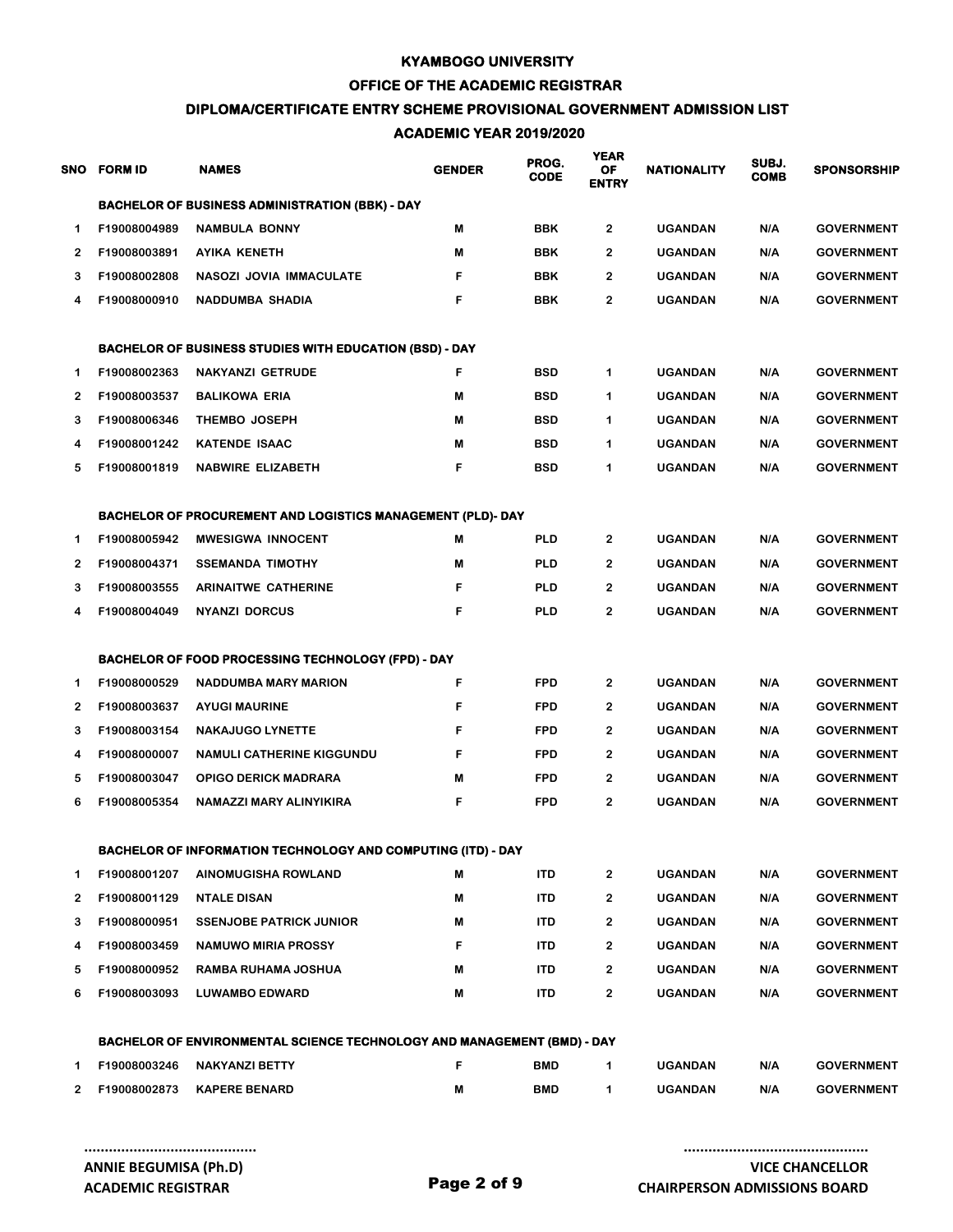### **OFFICE OF THE ACADEMIC REGISTRAR**

### **DIPLOMA/CERTIFICATE ENTRY SCHEME PROVISIONAL GOVERNMENT ADMISSION LIST**

# **ACADEMIC YEAR 2019/2020**

| SNO. | <b>FORM ID</b> | <b>NAMES</b>                                                               | <b>GENDER</b> | PROG.<br><b>CODE</b> | <b>YEAR</b><br>OF<br><b>ENTRY</b> | NATIONALITY    | SUBJ.<br><b>COMB</b> | <b>SPONSORSHIP</b> |
|------|----------------|----------------------------------------------------------------------------|---------------|----------------------|-----------------------------------|----------------|----------------------|--------------------|
| 3    | F19008002551   | NTUYO YOKOYASI ANTHONY                                                     | M             | <b>BMD</b>           | 1                                 | UGANDAN        | N/A                  | <b>GOVERNMENT</b>  |
| 4    | F19008004852   | <b>OLOWO AMOS</b>                                                          | M             | <b>BMD</b>           | 1                                 | <b>UGANDAN</b> | N/A                  | <b>GOVERNMENT</b>  |
| 5    | F19008003098   | <b>NAMATA DOROTHY</b>                                                      | F             | <b>BMD</b>           | 1                                 | <b>UGANDAN</b> | N/A                  | <b>GOVERNMENT</b>  |
|      |                | <b>BACHELOR OF SCIENCE IN CHEMICAL AND PROCESS ENGINEERING (CHD) - DAY</b> |               |                      |                                   |                |                      |                    |
| 1    | F19008001311   | <b>OWILLI INNOCENT</b>                                                     | M             | CHD                  | 1                                 | <b>UGANDAN</b> | N/A                  | <b>GOVERNMENT</b>  |
| 2    | F19008003268   | <b>MUSASIZI MATIA</b>                                                      | M             | <b>CHD</b>           | 1                                 | <b>UGANDAN</b> | N/A                  | <b>GOVERNMENT</b>  |
|      |                | <b>BACHELOR OF SCIENCE TECHNOLOGY - BIOLOGY (BTD) - DAY</b>                |               |                      |                                   |                |                      |                    |
| 1    | F19008005913   | <b>MWESIGWA ARON</b>                                                       | M             | BTD                  | $\mathbf{2}$                      | <b>UGANDAN</b> | N/A                  | <b>GOVERNMENT</b>  |
| 2    | F19008005138   | <b>NKATA ERINEUS</b>                                                       | M             | BTD                  | $\mathbf{2}$                      | <b>UGANDAN</b> | N/A                  | <b>GOVERNMENT</b>  |
| 3    | F19008002550   | OFWONO PAUL LODOVICK                                                       | M             | <b>BTD</b>           | $\mathbf{2}$                      | <b>UGANDAN</b> | N/A                  | <b>GOVERNMENT</b>  |
| 4    | F19008004855   | <b>ISABIRYE ISAAC</b>                                                      | M             | BTD                  | $\mathbf{2}$                      | UGANDAN        | N/A                  | <b>GOVERNMENT</b>  |
| 5    | F19008001954   | <b>MABANJA SHARIF</b>                                                      | M             | BTD                  | $\mathbf{2}$                      | <b>UGANDAN</b> | N/A                  | <b>GOVERNMENT</b>  |
| 6    | F19008000539   | <b>OMOLA HERBERT</b>                                                       | M             | BTD                  | $\mathbf{2}$                      | <b>UGANDAN</b> | N/A                  | <b>GOVERNMENT</b>  |
| 7    | F19008001957   | <b>MAGUMBA AYUB WOMUJUNI</b>                                               | M             | BTD                  | $\mathbf{2}$                      | <b>UGANDAN</b> | N/A                  | <b>GOVERNMENT</b>  |
| 8    | F19008000752   | <b>NABUKALU ROBINAH</b>                                                    | F             | BTD                  | $\mathbf{2}$                      | UGANDAN        | N/A                  | <b>GOVERNMENT</b>  |
| 9    | F19008005860   | <b>BALIKOWA IBRAHIM</b>                                                    | M             | BTD                  | $\mathbf{2}$                      | <b>UGANDAN</b> | N/A                  | <b>GOVERNMENT</b>  |
| 10   | F19008002102   | <b>NALWOGA DIANA</b>                                                       | F             | BTD                  | $\mathbf{2}$                      | <b>UGANDAN</b> | N/A                  | <b>GOVERNMENT</b>  |
| 11   | F19008005271   | <b>ASABA SOLOMON</b>                                                       | M             | BTD                  | 2                                 | UGANDAN        | N/A                  | <b>GOVERNMENT</b>  |
|      |                | <b>BACHELOR OF SCIENCE TECHNOLOGY - CHEMISTRY (CTD) - DAY</b>              |               |                      |                                   |                |                      |                    |
| 1.   | F19008000231   | <b>NAKANJAKO IRENE</b>                                                     | F             | <b>CTD</b>           | $\mathbf{2}$                      | <b>UGANDAN</b> | N/A                  | <b>GOVERNMENT</b>  |
| 2    | F19008002144   | <b>EMUGE LAZARO</b>                                                        | M             | CTD                  | $\mathbf{2}$                      | UGANDAN        | N/A                  | <b>GOVERNMENT</b>  |
| 3    | F19008000574   | <b>NSAMBU EMMANUEL</b>                                                     | M             | <b>CTD</b>           | $\mathbf{2}$                      | <b>UGANDAN</b> | N/A                  | <b>GOVERNMENT</b>  |
| 4    | F19008001182   | <b>WAISWA JOSEPH</b>                                                       | M             | <b>CTD</b>           | $\mathbf{2}$                      | <b>UGANDAN</b> | N/A                  | <b>GOVERNMENT</b>  |
| 5    | F19008001969   | <b>NAMATOVU AISHA</b>                                                      | F             | <b>CTD</b>           | $\mathbf{2}$                      | <b>UGANDAN</b> | N/A                  | <b>GOVERNMENT</b>  |
| 6    | F19008006240   | <b>NALUMOSO JUDE</b>                                                       | M             | <b>CTD</b>           | $\mathbf{2}$                      | <b>UGANDAN</b> | N/A                  | <b>GOVERNMENT</b>  |
|      |                | <b>BACHELOR OF SCIENCE TECHNOLOGY - PHYSICS (PTD) - DAY</b>                |               |                      |                                   |                |                      |                    |
| 1    | F19008005415   | <b>KINTU FRED</b>                                                          | M             | <b>PTD</b>           | $\mathbf{2}$                      | <b>UGANDAN</b> | N/A                  | <b>GOVERNMENT</b>  |
| 2    | F19008000639   | KIWALABYE MARK JOEL                                                        | M             | <b>PTD</b>           | $\overline{2}$                    | <b>UGANDAN</b> | N/A                  | <b>GOVERNMENT</b>  |
| 3    | F19008001262   | <b>NAKAWALA FLORENCE</b>                                                   | F             | <b>PTD</b>           | $\mathbf{2}$                      | UGANDAN        | N/A                  | <b>GOVERNMENT</b>  |
|      |                | <b>BACHELOR OF SCIENCE IN SPORT AND LEISURE MANAGEMENT (LMD) - DAY</b>     |               |                      |                                   |                |                      |                    |
| 1.   | F19008003847   | <b>OWACH DENIS</b>                                                         | M             | <b>LMD</b>           | 1                                 | <b>UGANDAN</b> | N/A                  | <b>GOVERNMENT</b>  |
| 2    | F19008006123   | <b>MASUDIO BETTY</b>                                                       | F             | <b>LMD</b>           | 1                                 | <b>UGANDAN</b> | N/A                  | <b>GOVERNMENT</b>  |
| 3    | F19008002702   | <b>KERFUA GETRUDE</b>                                                      | F             | LMD                  | 1                                 | <b>UGANDAN</b> | N/A                  | <b>GOVERNMENT</b>  |
|      |                |                                                                            |               |                      |                                   |                |                      |                    |

**............................................. VICE CHANCELLOR**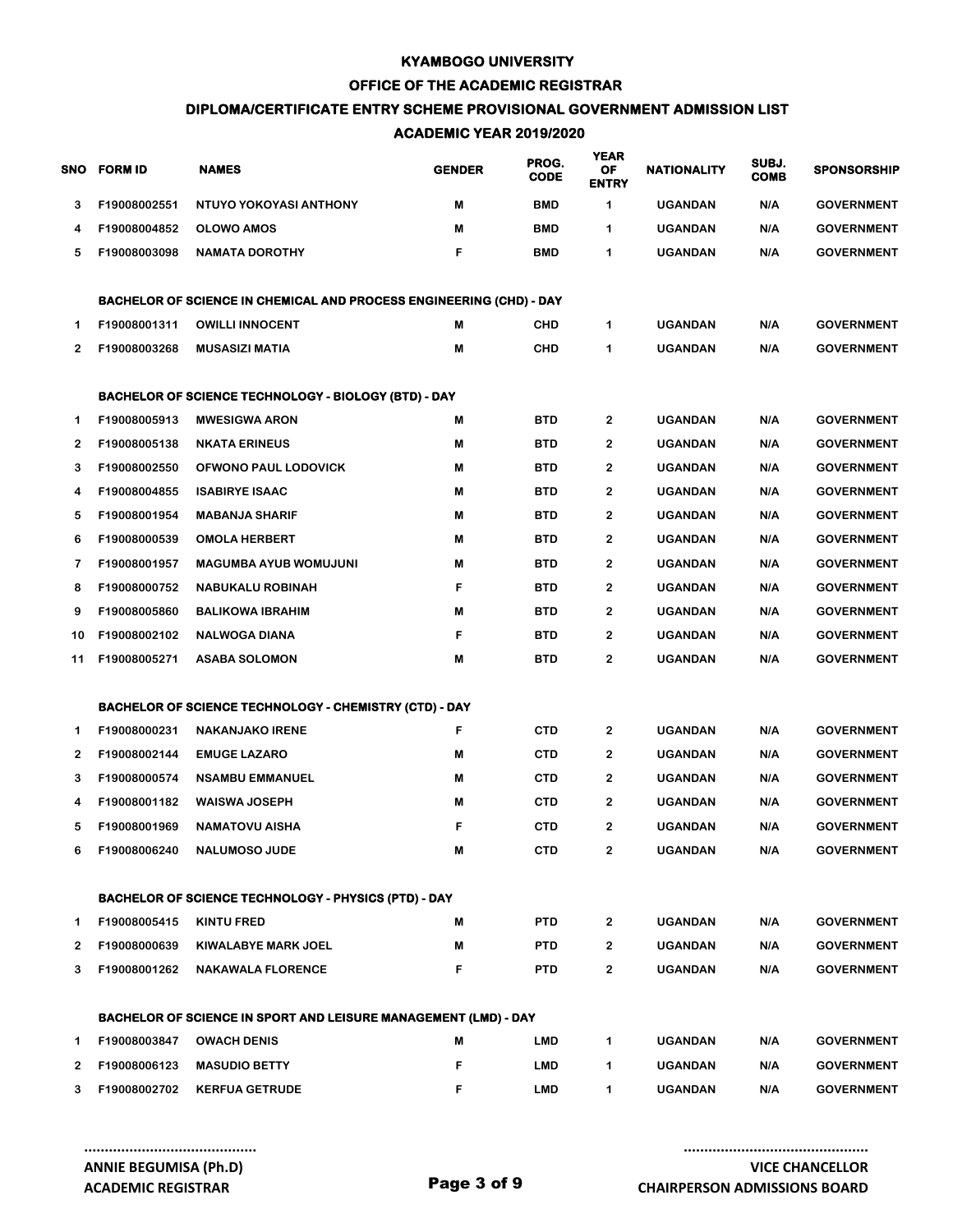### **OFFICE OF THE ACADEMIC REGISTRAR**

### **DIPLOMA/CERTIFICATE ENTRY SCHEME PROVISIONAL GOVERNMENT ADMISSION LIST**

# **ACADEMIC YEAR 2019/2020**

|   | SNO FORMID   | <b>NAMES</b>                                                   | <b>GENDER</b> | PROG.<br><b>CODE</b> | <b>YEAR</b><br>OF<br><b>ENTRY</b> | <b>NATIONALITY</b> | SUBJ.<br><b>COMB</b> | <b>SPONSORSHIP</b> |
|---|--------------|----------------------------------------------------------------|---------------|----------------------|-----------------------------------|--------------------|----------------------|--------------------|
| 4 | F19008002821 | <b>OLANYA THOMAS</b>                                           | M             | <b>LMD</b>           | 1                                 | <b>UGANDAN</b>     | N/A                  | <b>GOVERNMENT</b>  |
|   |              |                                                                |               |                      |                                   |                    |                      |                    |
|   |              | <b>BACHELOR OF SCIENCE IN TEXTILE AND CLOTHING (TCD) - DAY</b> |               |                      |                                   |                    |                      |                    |
| 1 | F19008005629 | <b>OGWANG ERIC</b>                                             | M             | <b>TCD</b>           | 1                                 | <b>UGANDAN</b>     | N/A                  | <b>GOVERNMENT</b>  |
|   |              | <b>BACHELOR OFCOMMUNITY BASED REHABILITATION (CBD) - DAY</b>   |               |                      |                                   |                    |                      |                    |
| 1 |              | F19008003085 NAMISANGO SHARUWA                                 | F             | <b>CBD</b>           | $\overline{2}$                    | <b>UGANDAN</b>     | N/A                  | <b>GOVERNMENT</b>  |
| 2 |              | F19008000264 SANYA DENIS                                       | М             | <b>CBD</b>           | $\mathbf{2}$                      | <b>UGANDAN</b>     | N/A                  | <b>GOVERNMENT</b>  |
| 3 |              | F19008001165 BYARUHANGA DIDAS                                  | M             | <b>CBD</b>           | $\mathbf{2}$                      | <b>UGANDAN</b>     | N/A                  | <b>GOVERNMENT</b>  |
|   |              |                                                                |               |                      |                                   |                    |                      |                    |
|   |              | DIPLOMA IN COMMUNITY BASED REHABILITATION (CBR) - DAY          |               |                      |                                   |                    |                      |                    |
| 1 |              | F19008006103 NAMABIRO SHALIYA                                  | F             | <b>CBR</b>           | 1                                 | <b>UGANDAN</b>     | N/A                  | <b>GOVERNMENT</b>  |
| 2 |              | F19008002514 OBURU SIMON                                       | M             | <b>CBR</b>           | 1                                 | <b>UGANDAN</b>     | N/A                  | <b>GOVERNMENT</b>  |
| 3 |              | F19008005251 WALUKANO EMMA                                     | M             | <b>CBR</b>           | 1                                 | <b>UGANDAN</b>     | N/A                  | <b>GOVERNMENT</b>  |
|   |              |                                                                |               |                      |                                   |                    |                      |                    |
|   |              | DIPLOMA IN SPECIAL NEEDS EDUCATION (SNE) - DAY                 |               |                      |                                   |                    |                      |                    |
| 1 |              | F19008001493 ODONGO MOSES                                      | M             | <b>SNE</b>           | 1                                 | <b>UGANDAN</b>     | N/A                  | <b>GOVERNMENT</b>  |
| 2 |              | F19008004914 MBOIZI MARTIN                                     | M             | <b>SNE</b>           | 1                                 | <b>UGANDAN</b>     | N/A                  | <b>GOVERNMENT</b>  |
| 3 |              | F19008002416 WAGOTA JAMES                                      | M             | <b>SNE</b>           | 1                                 | <b>UGANDAN</b>     | N/A                  | <b>GOVERNMENT</b>  |
| 4 |              | F19008001762 CHEBURES PETER                                    | M             | <b>SNE</b>           | 1                                 | <b>UGANDAN</b>     | N/A                  | <b>GOVERNMENT</b>  |
|   |              | <b>BACHELOR OF EDUCATION BED (ARTS) - DAY</b>                  |               |                      |                                   |                    |                      |                    |
| 1 | F19008000492 | <b>KATO KIGHOMA DALUVE</b>                                     | M             | BED(A)               | 1                                 | <b>UGANDAN</b>     | KS,DM                | <b>GOVERNMENT</b>  |
|   |              | 2 F19008003493 NAMUKHONO ROBERT                                | M             | BED(A)               | $\mathbf 1$                       | <b>UGANDAN</b>     | FRE, DM              | <b>GOVERNMENT</b>  |
| 3 | F19008000603 | <b>ATUHAIRE OLIVIA</b>                                         | F             | BED(A)               | 1                                 | <b>UGANDAN</b>     | EL,LT                | <b>GOVERNMENT</b>  |
| 4 | F19008004578 | <b>BAWALI COSMAS</b>                                           | M             | BED(A)               | 1                                 | <b>UGANDAN</b>     | HIS, GEO             | <b>GOVERNMENT</b>  |
| 5 | F19008000553 | <b>ACAYE JOHN BAPTIST</b>                                      | M             | BED(A)               | 1                                 | <b>UGANDAN</b>     | LAG, MUS             | <b>GOVERNMENT</b>  |
| 6 | F19008003618 | <b>ANDU SAMUEL</b>                                             | M             | BED(A)               | 1                                 | <b>UGANDAN</b>     | LAG,SST              | <b>GOVERNMENT</b>  |
| 7 | F19008005731 | <b>HISAH MADINA</b>                                            | F             | BED(A)               | 1                                 | <b>UGANDAN</b>     | LAG, SST             | <b>GOVERNMENT</b>  |
|   |              | <b>BACHELOR OF EDUCATION (ART AND DESIGN) - DAY</b>            |               |                      |                                   |                    |                      |                    |
| 1 | F19008001724 | <b>NSEREKO ALEX EMMANUEL</b>                                   | M             | BED(AD)              | 1                                 | <b>UGANDAN</b>     | AD,DM                | <b>GOVERNMENT</b>  |
| 2 | F19008002432 | <b>BALYEKAGUZA GODFREY</b>                                     | M             | BED(AD)              | 1                                 | <b>UGANDAN</b>     | AD,DM                | <b>GOVERNMENT</b>  |
| 3 | F19008001997 | <b>BARASA SAM</b>                                              | M             | BED(AD)              | 1                                 | <b>UGANDAN</b>     | AD,DM                | <b>GOVERNMENT</b>  |
| 4 | F19008000174 | NAKIBUUKA JANET                                                | F             | BED(AD)              | 1                                 | <b>UGANDAN</b>     | AD,DM                | <b>GOVERNMENT</b>  |
|   |              |                                                                |               |                      |                                   |                    |                      |                    |

**CHAIRPERSON ADMISSIONS BOARD**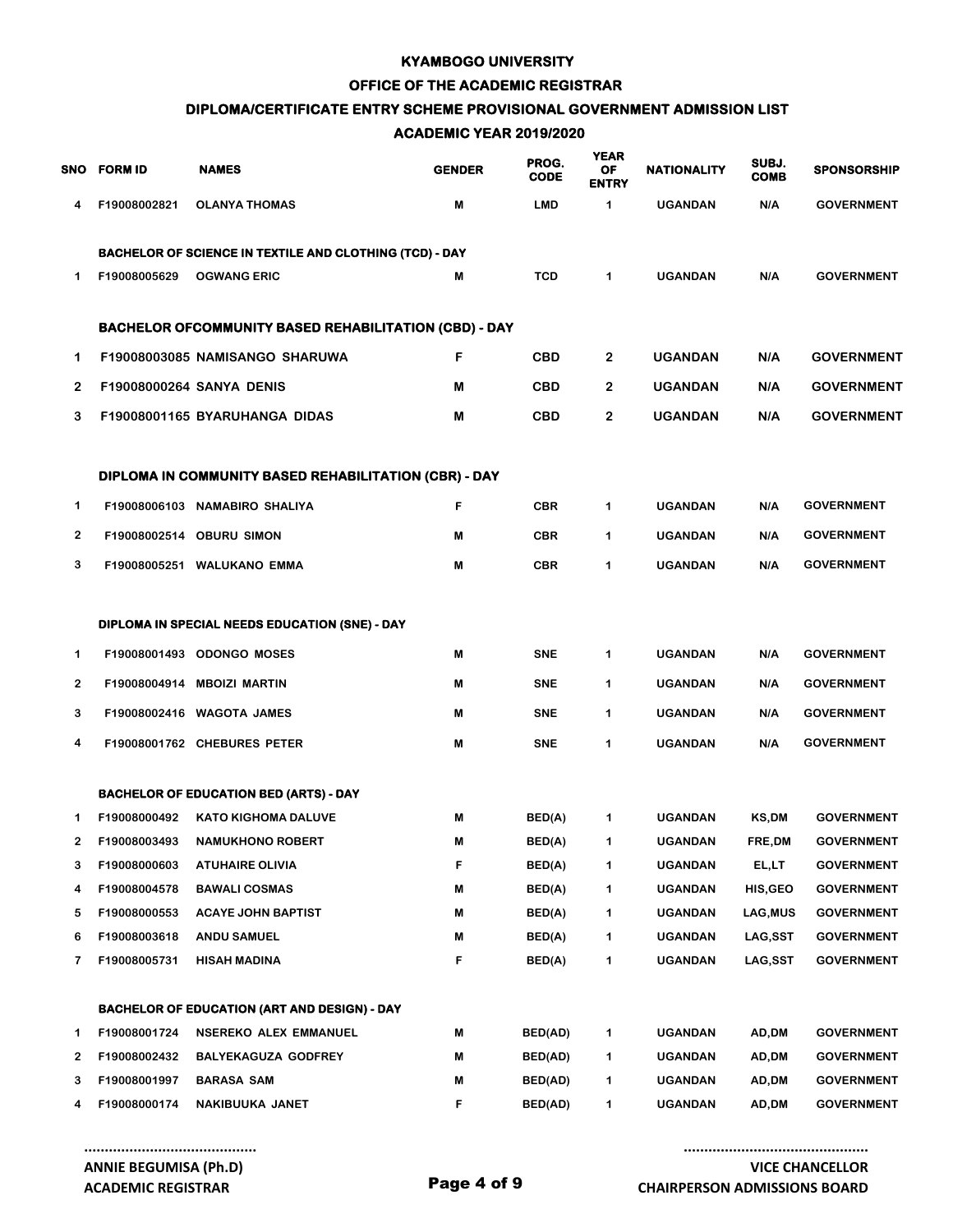### **OFFICE OF THE ACADEMIC REGISTRAR**

# **DIPLOMA/CERTIFICATE ENTRY SCHEME PROVISIONAL GOVERNMENT ADMISSION LIST**

# **ACADEMIC YEAR 2019/2020**

| SNO. | <b>FORM ID</b> | <b>NAMES</b>                                          | <b>GENDER</b> | PROG.<br><b>CODE</b> | <b>YEAR</b><br>OF<br><b>ENTRY</b> | <b>NATIONALITY</b> | SUBJ.<br><b>COMB</b> | SPONSORSHIP       |
|------|----------------|-------------------------------------------------------|---------------|----------------------|-----------------------------------|--------------------|----------------------|-------------------|
| 5    | F19008005215   | <b>OKOT GODFREY</b>                                   | M             | BED(AD)              | 1                                 | <b>UGANDAN</b>     | AD,DM                | <b>GOVERNMENT</b> |
| 6    | F19008000751   | <b>MUYUNGA NAKAWESA LILIAN</b>                        | F             | BED(AD)              | 1                                 | <b>UGANDAN</b>     | AD,DM                | <b>GOVERNMENT</b> |
| 7    | F19008004158   | <b>ENGULU AMBROSE</b>                                 | M             | BED(AD)              | 1                                 | <b>UGANDAN</b>     | AD,DM                | <b>GOVERNMENT</b> |
|      |                | <b>BACHELOR OF EDUCATION (AGRICULTURE) - DAY</b>      |               |                      |                                   |                    |                      |                   |
| 1    | F19008001328   | <b>TWESIGYE RONALD</b>                                | M             | BED(AG)              | 1                                 | <b>UGANDAN</b>     | AGR,DM               | <b>GOVERNMENT</b> |
| 2    | F19008003125   | AKANKWASA IVAN                                        | M             | BED(AG)              | 1                                 | <b>UGANDAN</b>     | AGR,DM               | <b>GOVERNMENT</b> |
| 3    | F19008001392   | <b>NAYEBARE ELIOT</b>                                 | M             | BED(AG)              | 1                                 | UGANDAN            | AGR,DM               | <b>GOVERNMENT</b> |
| 4    | F19008000693   | <b>ATWONGYEIRE RODGERS</b>                            | M             | BED(AG)              | 1                                 | UGANDAN            | AGR,DM               | <b>GOVERNMENT</b> |
| 5    | F19008001626   | <b>ATUHWERE JOSEPHAT</b>                              | M             | BED(AG)              | 1                                 | <b>UGANDAN</b>     | AGR,DM               | <b>GOVERNMENT</b> |
| 6    | F19008002979   | <b>AHIMBISIBWE FELEX</b>                              | M             | BED(AG)              | 1                                 | <b>UGANDAN</b>     | AGR,DM               | <b>GOVERNMENT</b> |
| 7    | F19008003483   | <b>AKENA VINCENT</b>                                  | M             | BED(AG)              | 1                                 | UGANDAN            | AGR,DM               | <b>GOVERNMENT</b> |
|      |                | <b>BACHELOR OF EDUCATION (BUSINESS STUDIES) - DAY</b> |               |                      |                                   |                    |                      |                   |
| 1    | F19008002311   | <b>NAKIYINJE JULIET</b>                               | F             | BED(BS)              | 1                                 | <b>UGANDAN</b>     | <b>BS,DM</b>         | <b>GOVERNMENT</b> |
| 2    | F19008002823   | <b>NINSIIMA BRENDAH</b>                               | F             | BED(BS)              | 1                                 | UGANDAN            | <b>BS,DM</b>         | <b>GOVERNMENT</b> |
| 3    | F19008000098   | <b>JUUKO GERALD</b>                                   | M             | BED(BS)              | 1                                 | UGANDAN            | <b>BS,DM</b>         | <b>GOVERNMENT</b> |
| 4    | F19008003166   | <b>MAKIDI MULONGO YONNA</b>                           | M             | BED(BS)              | 1                                 | <b>UGANDAN</b>     | <b>BS,DM</b>         | <b>GOVERNMENT</b> |
| 5    | F19008002466   | <b>NAYIGA MARY</b>                                    | F             | BED(BS)              | 1                                 | <b>UGANDAN</b>     | <b>BS,DM</b>         | <b>GOVERNMENT</b> |
| 6    | F19008000697   | <b>MATAYA RICHARD</b>                                 | M             | <b>BED(BS)</b>       | 1                                 | UGANDAN            | <b>BS,DM</b>         | <b>GOVERNMENT</b> |
| 7    | F19008001868   | <b>TWONGYEIRWE YONAH</b>                              | M             | BED(BS)              | 1                                 | <b>UGANDAN</b>     | <b>BS,DM</b>         | <b>GOVERNMENT</b> |
|      |                | <b>BACHELOR OF EDUCATION (HOME ECONOMICS) - DAY</b>   |               |                      |                                   |                    |                      |                   |
| 1.   | F19008005366   | <b>NAMPIJJA CHRISTINE</b>                             | F             | BED(HE)              | 1                                 | <b>UGANDAN</b>     | HE,DM                | <b>GOVERNMENT</b> |
| 2    | F19008003772   | <b>BIRABWE IMMACULATE</b>                             | F             | BED(HE)              | 1                                 | <b>UGANDAN</b>     | HE,DM                | <b>GOVERNMENT</b> |
| 3    | F19008003332   | <b>NGOBI RAMATHAN</b>                                 | M             | BED(HE)              | 1                                 | <b>UGANDAN</b>     | HE,DM                | <b>GOVERNMENT</b> |
| 4    | F19008001695   | <b>NAGGUJJA MARIAM</b>                                | F             | BED(HE)              | 1                                 | <b>UGANDAN</b>     | HE,DM                | <b>GOVERNMENT</b> |
| 5    | F19008000961   | <b>NAMUSISI FRANCISCA</b>                             | F             | BED(HE)              | 1                                 | <b>UGANDAN</b>     | HE,DM                | <b>GOVERNMENT</b> |
| 6    | F19008001704   | <b>TAREMWA BENJAMIN</b>                               | M             | BED(HE)              | 1                                 | UGANDAN            | HE,DM                | <b>GOVERNMENT</b> |
| 7    | F19008005569   | <b>AYOT MARY</b>                                      | F             | BED(HE)              | 1                                 | <b>UGANDAN</b>     | HE,DM                | <b>GOVERNMENT</b> |
|      |                | <b>BACHELOR OF EDUCATION (SCIENCE) - DAY</b>          |               |                      |                                   |                    |                      |                   |
| 4    | F19008002382   | AINOMUGASHO RACHEAL                                   | F             | <b>BED(SCI)</b>      | 1                                 | UGANDAN            | <b>BIO,CHE</b>       | <b>GOVERNMENT</b> |
| 5    | F19008003094   | BYAMUKAMA JIMMY                                       | M             | <b>BED(SCI)</b>      | 1                                 | <b>UGANDAN</b>     | <b>BIO,PE</b>        | <b>GOVERNMENT</b> |
| 1    | F19008002993   | <b>KIDEGA LAWRENCE</b>                                | M             | <b>BED(SCI)</b>      | 1                                 | <b>UGANDAN</b>     | <b>MTC, AGR</b>      | <b>GOVERNMENT</b> |
| 6    | F19008001639   | <b>SENOGA JOSEPH</b>                                  | M             | <b>BED(SCI)</b>      | 1                                 | <b>UGANDAN</b>     | MTC,CHE              | <b>GOVERNMENT</b> |
| 2    | F19008002180   | <b>OUMA CHRISTOPHER</b>                               | M             | <b>BED(SCI)</b>      | 1                                 | <b>UGANDAN</b>     | MTC,PE               | <b>GOVERNMENT</b> |
| 3    | F19008004892   | <b>AFAYO LEONARD</b>                                  | M             | <b>BED(SCI)</b>      | 1                                 | UGANDAN            | <b>MTC,SCI</b>       | <b>GOVERNMENT</b> |

**.............................................**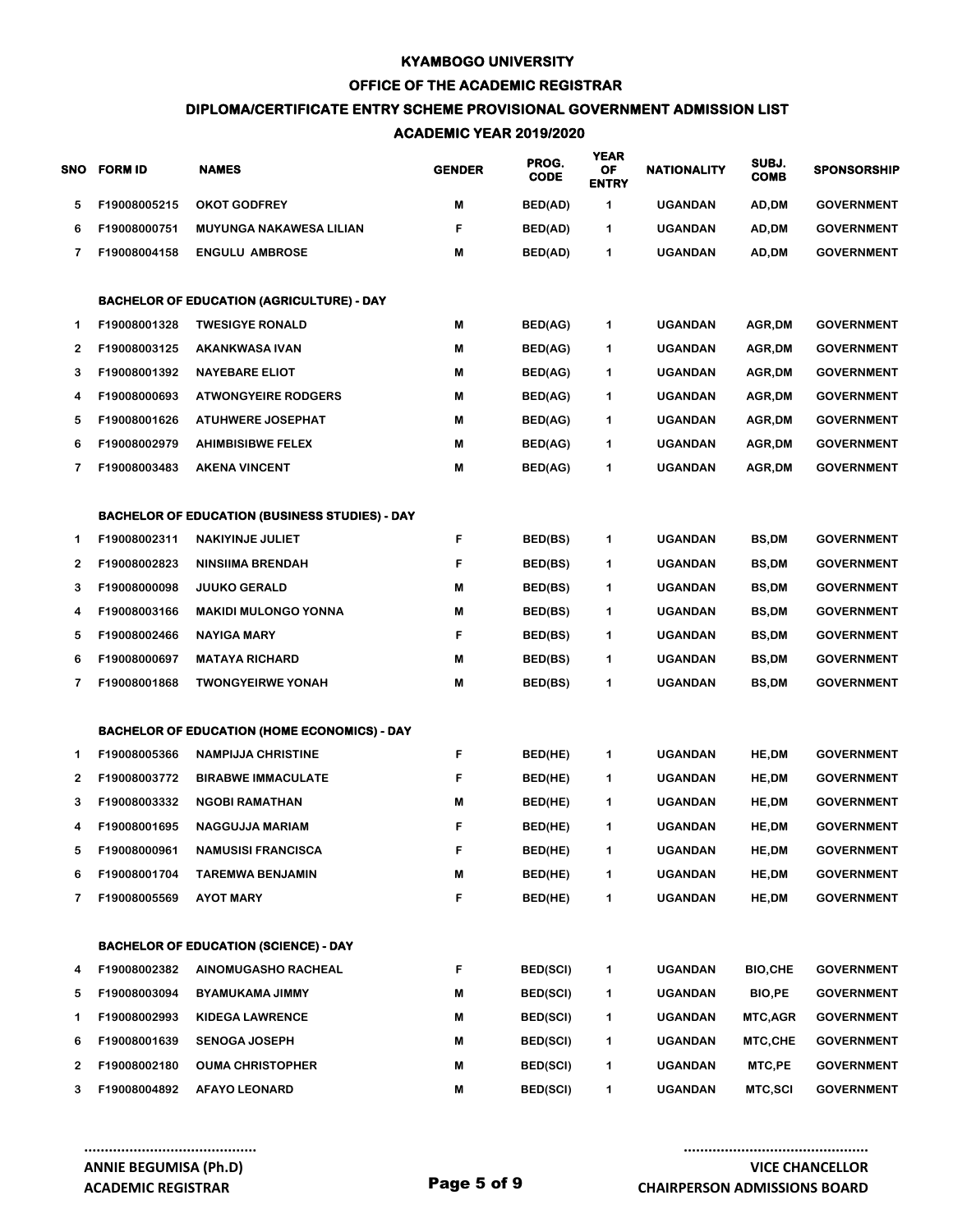# **OFFICE OF THE ACADEMIC REGISTRAR**

# **DIPLOMA/CERTIFICATE ENTRY SCHEME PROVISIONAL GOVERNMENT ADMISSION LIST**

# **ACADEMIC YEAR 2019/2020**

| SNO          | <b>FORM ID</b> | <b>NAMES</b>                                                 | <b>GENDER</b> | PROG.<br><b>CODE</b> | <b>YEAR</b><br>OF<br><b>ENTRY</b> | <b>NATIONALITY</b> | SUBJ.<br><b>COMB</b> | <b>SPONSORSHIP</b> |
|--------------|----------------|--------------------------------------------------------------|---------------|----------------------|-----------------------------------|--------------------|----------------------|--------------------|
| 7            | F19008005253   | <b>KATAMBA JOSEPH</b>                                        | M             | <b>BED(SCI)</b>      | 1                                 | <b>UGANDAN</b>     | <b>MTC,PHY</b>       | <b>GOVERNMENT</b>  |
|              |                | <b>BACHELOR OF EDUCATION (SPECIAL NEEDS EDUCATION) - DAY</b> |               |                      |                                   |                    |                      |                    |
| 1            | F19008002510   | <b>MPIRIRWE PEDITOR</b>                                      | F             | <b>BED(SN)</b>       | 1                                 | <b>UGANDAN</b>     | SNE, DM              | <b>GOVERNMENT</b>  |
| 2            | F19008001896   | <b>OKWANGA ALFRED</b>                                        | M             | <b>BED(SN)</b>       | 1                                 | <b>UGANDAN</b>     | <b>SNE,DM</b>        | <b>GOVERNMENT</b>  |
| 3            | F19008000540   | <b>ARUTU JULIUS DOMINIC</b>                                  | M             | <b>BED(SN)</b>       | 1                                 | UGANDAN            | <b>SNE,DM</b>        | <b>GOVERNMENT</b>  |
| 4            | F19008004793   | <b>OKERENYANG GILBERT</b>                                    | M             | <b>BED(SN)</b>       | 1                                 | <b>UGANDAN</b>     | SNE,DM               | <b>GOVERNMENT</b>  |
| 5            | F19008003327   | <b>NAMBUYA AMINA</b>                                         | F             | <b>BED(SN)</b>       | 1                                 | UGANDAN            | <b>SNE,DM</b>        | <b>GOVERNMENT</b>  |
| 6            | F19008000316   | NYIRANEZA OLIVER                                             | F             | <b>BED(SN)</b>       | 1                                 | <b>UGANDAN</b>     | SNE,DM               | <b>GOVERNMENT</b>  |
| 7            | F19008001276   | KIMONO FARIDA WATUWA                                         | F             | <b>BED(SN)</b>       | 1                                 | UGANDAN            | <b>SNE,DM</b>        | <b>GOVERNMENT</b>  |
| 8            | F19008001865   | <b>AKELLO MILLY</b>                                          | F             | <b>BED(SN)</b>       | 1                                 | UGANDAN            | SNE,DM               | <b>GOVERNMENT</b>  |
| 9            | F19008002034   | <b>ALIGO BURANI</b>                                          | M             | <b>BED(SN)</b>       | 1                                 | UGANDAN            | <b>SNE,DM</b>        | <b>GOVERNMENT</b>  |
| 10           | F19008005245   | <b>OMODING JAMES</b>                                         | M             | <b>BED(SN)</b>       | 1                                 | <b>UGANDAN</b>     | SNE,DM               | <b>GOVERNMENT</b>  |
| 11           | F19008001806   | <b>DILEA ANNET</b>                                           | F             | <b>BED(SN)</b>       | 1                                 | UGANDAN            | <b>SNE,DM</b>        | <b>GOVERNMENT</b>  |
| 12           | F19008005078   | <b>BIGALA NASTON RASHID</b>                                  | M             | <b>BED(SN)</b>       | 1                                 | <b>UGANDAN</b>     | <b>SNE,DM</b>        | <b>GOVERNMENT</b>  |
| 13           | F19008002173   | <b>AARAKIT AGNES ELIZABETH</b>                               | F             | <b>BED(SN)</b>       | 1                                 | <b>UGANDAN</b>     | <b>SNE,DM</b>        | <b>GOVERNMENT</b>  |
|              |                | <b>BACHELOR OF EDUCATION (TECHNOLOGICAL STUDIES) - DAY</b>   |               |                      |                                   |                    |                      |                    |
| 1            | F19008000285   | <b>NANGOYE EZERA</b>                                         | M             | <b>BED(TS)</b>       | 1                                 | UGANDAN            | TS,DM                | <b>GOVERNMENT</b>  |
| $\mathbf{2}$ | F19008003285   | <b>KAMBWE JOSEPHINE BATAKA</b>                               | F             | <b>BED(TS)</b>       | 1                                 | UGANDAN            | TS,DM                | <b>GOVERNMENT</b>  |
| 3            | F19008005722   | <b>TUKE ALEX BOGERE</b>                                      | M             | <b>BED(TS)</b>       | 1                                 | UGANDAN            | TS,DM                | <b>GOVERNMENT</b>  |
| 4            | F19008001296   | <b>SSERUNJOGI FRED</b>                                       | M             | <b>BED(TS)</b>       | 1                                 | UGANDAN            | TS,DM                | <b>GOVERNMENT</b>  |
| 5            | F19008005186   | <b>MWAMI YOWERI</b>                                          | M             | <b>BED(TS)</b>       | 1                                 | <b>UGANDAN</b>     | TS,DM                | <b>GOVERNMENT</b>  |
| 6            | F19008006318   | <b>NAMAWANDA MOUREEN</b>                                     | F             | <b>BED(TS)</b>       | 1                                 | UGANDAN            | TS,DM                | <b>GOVERNMENT</b>  |
| 7            | F19008001638   | <b>KABUYE NICHOLAS JAMES</b>                                 | M             | <b>BED(TS)</b>       |                                   | UGANDAN            | TS,DM                | <b>GOVERNMENT</b>  |
|              |                | <b>BACHELOR OF TEACHER EDUCATION (TEP) - DAY</b>             |               |                      |                                   |                    |                      |                    |
| 1            | F19008002278   | <b>MUHOZI GODDIE</b>                                         | M             | TEP                  | 1                                 | <b>UGANDAN</b>     | AGR,DM               | <b>GOVERNMENT</b>  |
| 2            | F19008004500   | <b>KEMAARI AJARA</b>                                         | F             | <b>TEP</b>           | 1                                 | <b>UGANDAN</b>     | AGR,DM               | <b>GOVERNMENT</b>  |
| з            | F19008002156   | <b>OGWEO FRED</b>                                            | M             | TEP                  | 1                                 | UGANDAN            | AGR,DM               | <b>GOVERNMENT</b>  |
| 4            | F19008000729   | <b>NINSIIMA GLORIOUS</b>                                     | F             | TEP                  | 1                                 | UGANDAN            | AGR,DM               | <b>GOVERNMENT</b>  |
| 5            | F19008002189   | <b>ADONGO STELLA</b>                                         | F             | TEP                  | 1                                 | <b>UGANDAN</b>     | ECD, PES             | <b>GOVERNMENT</b>  |
| 6            | F19008001395   | <b>AMURON ESTHER</b>                                         | F             | TEP                  | 1                                 | UGANDAN            | ECD, PES             | <b>GOVERNMENT</b>  |
| 7            | F19008002776   | <b>OMARY YAHYA</b>                                           | M             | TEP                  | 1                                 | <b>UGANDAN</b>     | KIS, PES             | <b>GOVERNMENT</b>  |
| 8            | F19008005447   | <b>BYAMUKAMA MOSES</b>                                       | M             | TEP                  | 1                                 | UGANDAN            | KIS, PES             | <b>GOVERNMENT</b>  |
| 9            | F19008000409   | <b>NABAASA ALONE</b>                                         | M             | TEP                  | 1                                 | <b>UGANDAN</b>     | KIS, PES             | <b>GOVERNMENT</b>  |
| 10           | F19008002636   | <b>OKWENY LAMECK GEORGE</b>                                  | M             | TEP                  | 1                                 | UGANDAN            | LAG,MU               | <b>GOVERNMENT</b>  |
| 11           | F19008000066   | OLODRIKU ISABELLA                                            | F             | <b>TEP</b>           | 1                                 | <b>UGANDAN</b>     | <b>LAG,MU</b>        | <b>GOVERNMENT</b>  |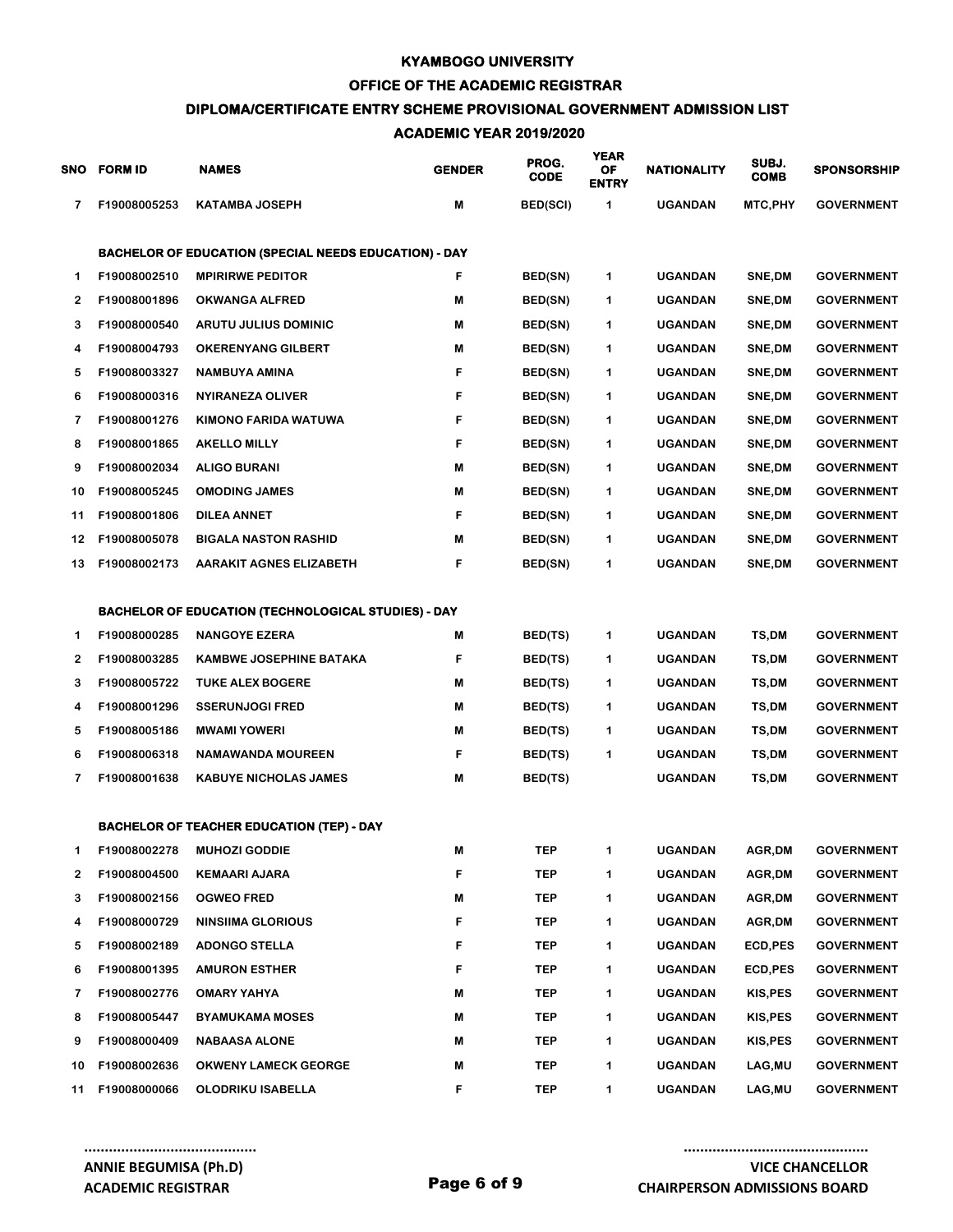### **OFFICE OF THE ACADEMIC REGISTRAR**

# **DIPLOMA/CERTIFICATE ENTRY SCHEME PROVISIONAL GOVERNMENT ADMISSION LIST**

# **ACADEMIC YEAR 2019/2020**

| SNO | <b>FORM ID</b> | <b>NAMES</b>                                                            | <b>GENDER</b> | PROG.<br><b>CODE</b> | <b>YEAR</b><br>OF<br><b>ENTRY</b> | <b>NATIONALITY</b> | SUBJ.<br><b>COMB</b> | <b>SPONSORSHIP</b> |
|-----|----------------|-------------------------------------------------------------------------|---------------|----------------------|-----------------------------------|--------------------|----------------------|--------------------|
| 12  | F19008004798   | <b>OGWAL CHARLES</b>                                                    | M             | <b>TEP</b>           | 1                                 | <b>UGANDAN</b>     | LAG,MU               | <b>GOVERNMENT</b>  |
| 13  | F19008000644   | <b>OGWAL FRANCIS</b>                                                    | M             | <b>TEP</b>           | 1                                 | <b>UGANDAN</b>     | LAG, PES             | <b>GOVERNMENT</b>  |
| 14  | F19008002671   | <b>ATIKU EMMANUEL</b>                                                   | M             | <b>TEP</b>           | 1                                 | <b>UGANDAN</b>     | LAG, PES             | <b>GOVERNMENT</b>  |
| 15  | F19008001717   | <b>AKUMU EVERLINE</b>                                                   | F             | TEP                  | 1                                 | <b>UGANDAN</b>     | <b>LAG,SST</b>       | <b>GOVERNMENT</b>  |
| 16  | F19008004813   | <b>OPIO JOEL</b>                                                        | M             | TEP                  | 1                                 | <b>UGANDAN</b>     | LAG,SST              | <b>GOVERNMENT</b>  |
| 17  | F19008005252   | <b>NDYAHWERWA VALLY BERIIRE</b>                                         | M             | TEP                  | 1                                 | <b>UGANDAN</b>     | <b>LAG,SST</b>       | <b>GOVERNMENT</b>  |
| 18  | F19008002567   | <b>ANGUZU RONALD</b>                                                    | M             | TEP                  | 1                                 | <b>UGANDAN</b>     | MTC,PE               | <b>GOVERNMENT</b>  |
| 19  | F19008005188   | <b>OKOT DAVID</b>                                                       | M             | <b>TEP</b>           | 1                                 | <b>UGANDAN</b>     | MTC, PE              | <b>GOVERNMENT</b>  |
| 20  | F19008004545   | <b>ATIMANGO GLADYS</b>                                                  | F             | <b>TEP</b>           | 1                                 | <b>UGANDAN</b>     | MTC,PE               | <b>GOVERNMENT</b>  |
| 21  | F19008003144   | <b>TURINAWE AMBROSE</b>                                                 | M             | <b>TEP</b>           | 1                                 | <b>UGANDAN</b>     | MTC, PES             | <b>GOVERNMENT</b>  |
| 22  | F19008004806   | <b>OBOTE SAM</b>                                                        | M             | <b>TEP</b>           | 1                                 | <b>UGANDAN</b>     | <b>MTC,PES</b>       | <b>GOVERNMENT</b>  |
| 23  | F19008001365   | <b>OTILE ALFRED</b>                                                     | M             | <b>TEP</b>           | 1                                 | <b>UGANDAN</b>     | <b>MTC, PES</b>      | <b>GOVERNMENT</b>  |
| 24  | F19008005551   | <b>ADIMA DARIOUS</b>                                                    | M             | TEP                  | 1                                 | <b>UGANDAN</b>     | <b>MTC, PES</b>      | <b>GOVERNMENT</b>  |
| 25  | F19008004232   | <b>OLOWO WILFRED</b>                                                    | M             | TEP                  | 1                                 | <b>UGANDAN</b>     | <b>MTC, PES</b>      | <b>GOVERNMENT</b>  |
| 26  | F19008001067   | <b>AGENONGA SILVESTER</b>                                               | M             | TEP                  | 1                                 | <b>UGANDAN</b>     | <b>MTC,PES</b>       | <b>GOVERNMENT</b>  |
| 27  | F19008005534   | <b>AJAROVA ALFRED</b>                                                   | M             | <b>TEP</b>           | 1                                 | <b>UGANDAN</b>     | SCI,DM               | <b>GOVERNMENT</b>  |
| 28  | F19008002044   | <b>KYATEREKERA TEDDY</b>                                                | F             | TEP                  | 1                                 | <b>UGANDAN</b>     | SCI,DM               | <b>GOVERNMENT</b>  |
| 29  | F19008003692   | <b>AKORA EMMANUEL</b>                                                   | M             | <b>TEP</b>           | 1                                 | <b>UGANDAN</b>     | SCI,DM               | <b>GOVERNMENT</b>  |
| 30  | F19008005206   | <b>OPENA FELIXI</b>                                                     | M             | <b>TEP</b>           | 1                                 | <b>UGANDAN</b>     | SNE, PES             | <b>GOVERNMENT</b>  |
| 31  | F19008000462   | <b>WANDELEMA BENJAMIN</b>                                               | M             | <b>TEP</b>           | 1                                 | <b>UGANDAN</b>     | SNE, PES             | <b>GOVERNMENT</b>  |
| 32  | F19008005233   | <b>CHEMUTAI JUSTINE</b>                                                 | F             | TEP                  | 1                                 | <b>UGANDAN</b>     | SNE, PES             | <b>GOVERNMENT</b>  |
|     |                | <b>BACHELOR OF AUTOMOTIVE AND POWER ENGINEERING (APD) - DAY</b>         |               |                      |                                   |                    |                      |                    |
| 1.  | F19008005325   | <b>KIVUBUKA STEPHEN</b>                                                 | M             | <b>APD</b>           | $\mathbf{2}$                      | <b>UGANDAN</b>     | N/A                  | <b>GOVERNMENT</b>  |
| 2   | F19008003686   | <b>NDAWULA FRANK</b>                                                    | M             | <b>APD</b>           | 2                                 | <b>UGANDAN</b>     | N/A                  | <b>GOVERNMENT</b>  |
| 6   | F19008000342   | <b>AGABA CLEVER</b>                                                     | M             | <b>APD</b>           | $\mathbf{2}$                      | <b>UGANDAN</b>     | N/A                  | <b>GOVERNMENT</b>  |
|     |                | <b>BACHELOR OF ELECTRICAL AND ELECTRONICS ENGINEERING (BEL) - DAY</b>   |               |                      |                                   |                    |                      |                    |
| 1   | F19008004449   | <b>ANDAMA DENIS</b>                                                     | М             | BEL                  | 3                                 | <b>UGANDAN</b>     | N/A                  | <b>GOVERNMENT</b>  |
| 2   | F19008003884   | <b>EKAJU GILBERT</b>                                                    | M             | BEL                  | 3                                 | <b>UGANDAN</b>     | N/A                  | <b>GOVERNMENT</b>  |
| 3   | F19008004487   | <b>SSEBUWUFU MIKE NAMUGUZI</b>                                          | M             | BEL                  | 3                                 | <b>UGANDAN</b>     | N/A                  | <b>GOVERNMENT</b>  |
| 1.  | F19008002489   | <b>OBEDGIU ELVIS</b>                                                    | M             | BEL                  | $\mathbf{2}$                      | <b>UGANDAN</b>     | N/A                  | <b>GOVERNMENT</b>  |
| 2   | F19008002353   | <b>OKOLIMONG ANDREW</b>                                                 | M             | BEL                  | 2                                 | <b>UGANDAN</b>     | N/A                  | <b>GOVERNMENT</b>  |
| 3   | F19008001719   | <b>BOGERE ESAU</b>                                                      | M             | BEL                  | $\mathbf{2}$                      | <b>UGANDAN</b>     | N/A                  | <b>GOVERNMENT</b>  |
|     |                | <b>BACHELOR OF MECHANTRONICS AND BIOMEDICAL ENGINEERING (BIO) - DAY</b> |               |                      |                                   |                    |                      |                    |
| 1   | F19008002478   | <b>MATUA FELIX</b>                                                      | M             | <b>BIO</b>           | $\mathbf{2}$                      | <b>UGANDAN</b>     | N/A                  | <b>GOVERNMENT</b>  |
|     |                |                                                                         |               |                      |                                   |                    |                      |                    |

**ANNIE BEGUMISA (Ph.D)** ACADEMIC REGISTRAR **Page 7 of 9**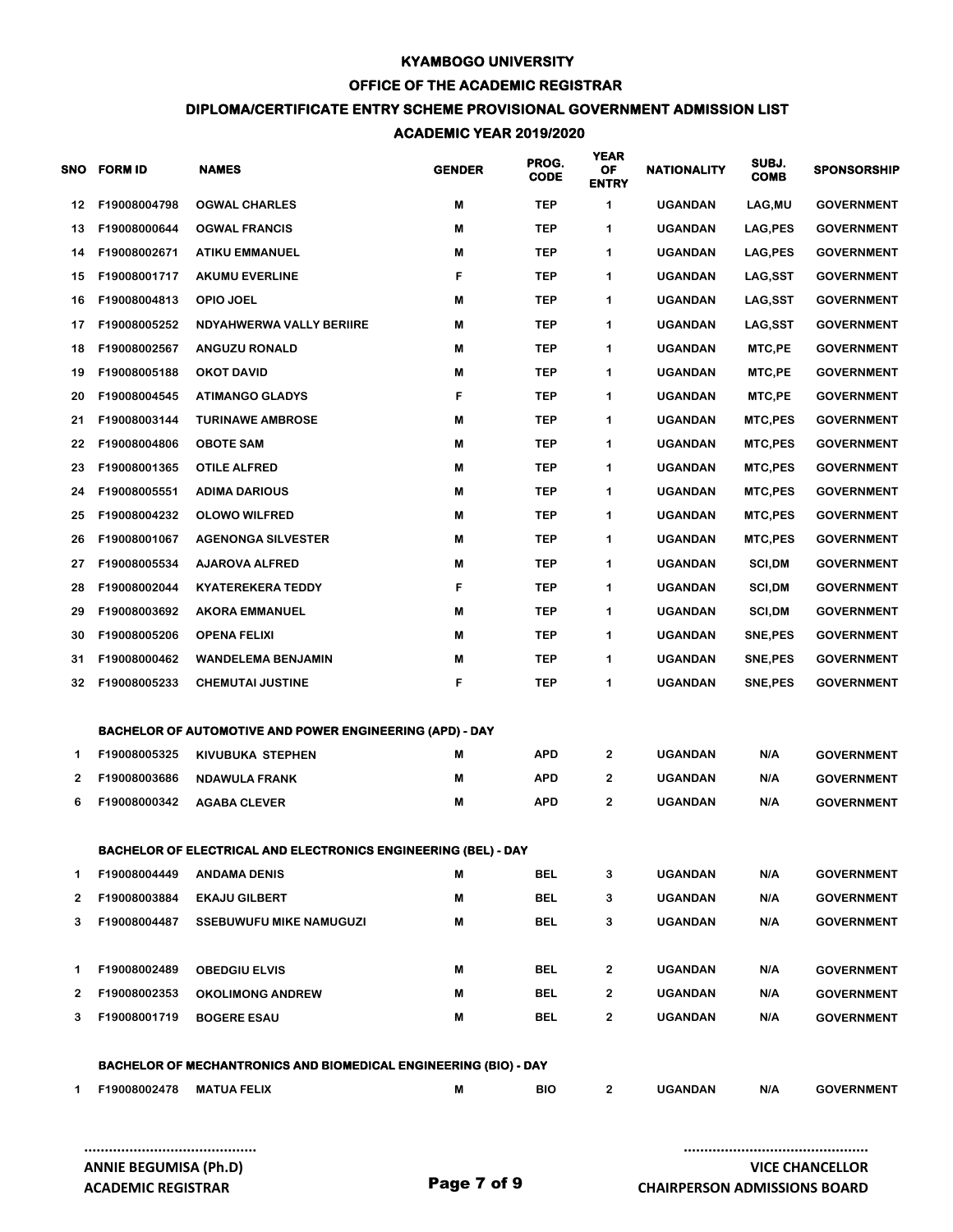### **OFFICE OF THE ACADEMIC REGISTRAR**

### **DIPLOMA/CERTIFICATE ENTRY SCHEME PROVISIONAL GOVERNMENT ADMISSION LIST**

# **ACADEMIC YEAR 2019/2020**

|    | SNO FORM ID    | <b>NAMES</b>                                                                 | <b>GENDER</b> | PROG.<br><b>CODE</b> | <b>YEAR</b><br><b>OF</b><br><b>ENTRY</b> | <b>NATIONALITY</b> | SUBJ.<br><b>COMB</b> | SPONSORSHIP       |
|----|----------------|------------------------------------------------------------------------------|---------------|----------------------|------------------------------------------|--------------------|----------------------|-------------------|
| 2  | F19008002183   | <b>ODONG SAM</b>                                                             | M             | <b>BIO</b>           | $\mathbf{2}$                             | <b>UGANDAN</b>     | N/A                  | <b>GOVERNMENT</b> |
| 3  | F19008000473   | <b>NAGGAYI ALLEN</b>                                                         | F             | <b>BIO</b>           | $\mathbf{2}$                             | <b>UGANDAN</b>     | N/A                  | <b>GOVERNMENT</b> |
|    |                | <b>BACHELOR OF SCIENCE IN LAND ECONOMICS (BLD) - DAY</b>                     |               |                      |                                          |                    |                      |                   |
| 1  |                | F19008000976 WONIALA GODFREY                                                 | M             | <b>BLD</b>           | 1                                        | <b>UGANDAN</b>     | N/A                  | <b>GOVERNMENT</b> |
| 2  |                | F19008003994 MASEREKA AHEBWA ALBERT                                          | M             | <b>BLD</b>           | 1                                        | <b>UGANDAN</b>     | N/A                  | <b>GOVERNMENT</b> |
| 3  |                | F19008006077 MWANGUHYA DANIEL                                                | M             | <b>BLD</b>           | 1                                        | <b>UGANDAN</b>     | N/A                  | <b>GOVERNMENT</b> |
|    |                | <b>BACHELOR OF ENGINEERING IN BUILDING AND CIVIL ENGINEERING - DAY (ECD)</b> |               |                      |                                          |                    |                      |                   |
| 1  | F19008005580   | <b>AHIMBISIBWE ALLEN</b>                                                     | F             | <b>ECD</b>           | 3                                        | <b>UGANDAN</b>     | N/A                  | <b>GOVERNMENT</b> |
| 2  | F19008004602   | <b>ADIA KIZITO</b>                                                           | M             | <b>ECD</b>           | 3                                        | <b>UGANDAN</b>     | N/A                  | <b>GOVERNMENT</b> |
| 3  | F19008000380   | <b>SOZI EMMANUEL</b>                                                         | M             | <b>ECD</b>           | 3                                        | <b>UGANDAN</b>     | N/A                  | <b>GOVERNMENT</b> |
| 1  | F19008001049   | <b>AZIRA JIMMY</b>                                                           | M             | <b>ECD</b>           | $\overline{2}$                           | <b>UGANDAN</b>     | N/A                  | <b>GOVERNMENT</b> |
| 2  | F19008002996   | <b>ASASIRA ANDREW</b>                                                        | M             | <b>ECD</b>           | $\mathbf{2}$                             | <b>UGANDAN</b>     | N/A                  | <b>GOVERNMENT</b> |
| 3  | F19008000377   | <b>KASIRYE HENRY</b>                                                         | M             | <b>ECD</b>           | $\mathbf{2}$                             | <b>UGANDAN</b>     | N/A                  | <b>GOVERNMENT</b> |
|    |                | <b>BACHELOR OF ENVIRONMENTAL ENGINEERING AND MANAGEMENT - DAY (EED)</b>      |               |                      |                                          |                    |                      |                   |
| 1  | F19008005227   | <b>KABINGA MOSES</b>                                                         | M             | EED                  | $\overline{2}$                           | <b>UGANDAN</b>     | N/A                  | <b>GOVERNMENT</b> |
| 2  | F19008000900   | <b>JABBO MARTIN</b>                                                          | M             | EED                  | $\overline{2}$                           | <b>UGANDAN</b>     | N/A                  | <b>GOVERNMENT</b> |
| 3  | F19008002190   | <b>OBEL ISAAC</b>                                                            | M             | EED                  | $\mathbf{2}$                             | <b>UGANDAN</b>     | N/A                  | <b>GOVERNMENT</b> |
|    |                | <b>BACHELOR OF MECHANICAL AND MANUFACTURING ENGINEERING (EMD) - DAY</b>      |               |                      |                                          |                    |                      |                   |
| 1. | F19008003281   | <b>ODOCH INNOCENT</b>                                                        | M             | <b>EMD</b>           | 3                                        | <b>UGANDAN</b>     | N/A                  | <b>GOVERNMENT</b> |
| 2  | F19008001412   | <b>TUHUMWIRE EDSON</b>                                                       | M             | EMD                  | 3                                        | <b>UGANDAN</b>     | N/A                  | <b>GOVERNMENT</b> |
| 3  | F19008004767   | <b>SSEWANKAMBO HASSAN</b>                                                    | M             | EMD                  | 3                                        | <b>UGANDAN</b>     | N/A                  | <b>GOVERNMENT</b> |
|    |                | F19008004098 NAMYALO SHARON                                                  |               | EMD                  | 2                                        | <b>UGANDAN</b>     | N/A                  | <b>GOVERNMENT</b> |
|    | 2 F19008000519 | <b>STRATEGY ONESMUS</b>                                                      | M             | <b>EMD</b>           | 2                                        | <b>UGANDAN</b>     | N/A                  | <b>GOVERNMENT</b> |
|    |                | <b>BACHELOR OF TELECOMMUNICATION ENGINEERING (ETD) - DAY</b>                 |               |                      |                                          |                    |                      |                   |
| 1  | F19008003340   | <b>KIDEGA ALDO</b>                                                           | M             | <b>ETD</b>           | 3                                        | <b>UGANDAN</b>     | N/A                  | <b>GOVERNMENT</b> |
| 1  | F19008000088   | <b>MPUMURIZA NOBERT</b>                                                      | M             | <b>ETD</b>           | 2                                        | <b>UGANDAN</b>     | N/A                  | <b>GOVERNMENT</b> |
| 2  | F19008003453   | <b>GALIWANGO ISAAC</b>                                                       | M             | <b>ETD</b>           | 2                                        | <b>UGANDAN</b>     | N/A                  | <b>GOVERNMENT</b> |
| 3  | F19008004148   | <b>OPOKA JAMES</b>                                                           | M             | <b>ETD</b>           | 2                                        | <b>UGANDAN</b>     | N/A                  | <b>GOVERNMENT</b> |
| 4  | F19008003765   | <b>MUKWAYA WILSON</b>                                                        | M             | <b>ETD</b>           | $\mathbf{2}$                             | <b>UGANDAN</b>     | N/A                  | <b>GOVERNMENT</b> |
|    | 5 F19008003966 | <b>MBOGO ABDULWAHABU</b>                                                     | M             | <b>ETD</b>           | $\mathbf{2}$                             | UGANDAN            | N/A                  | <b>GOVERNMENT</b> |
|    |                |                                                                              |               |                      |                                          |                    |                      |                   |